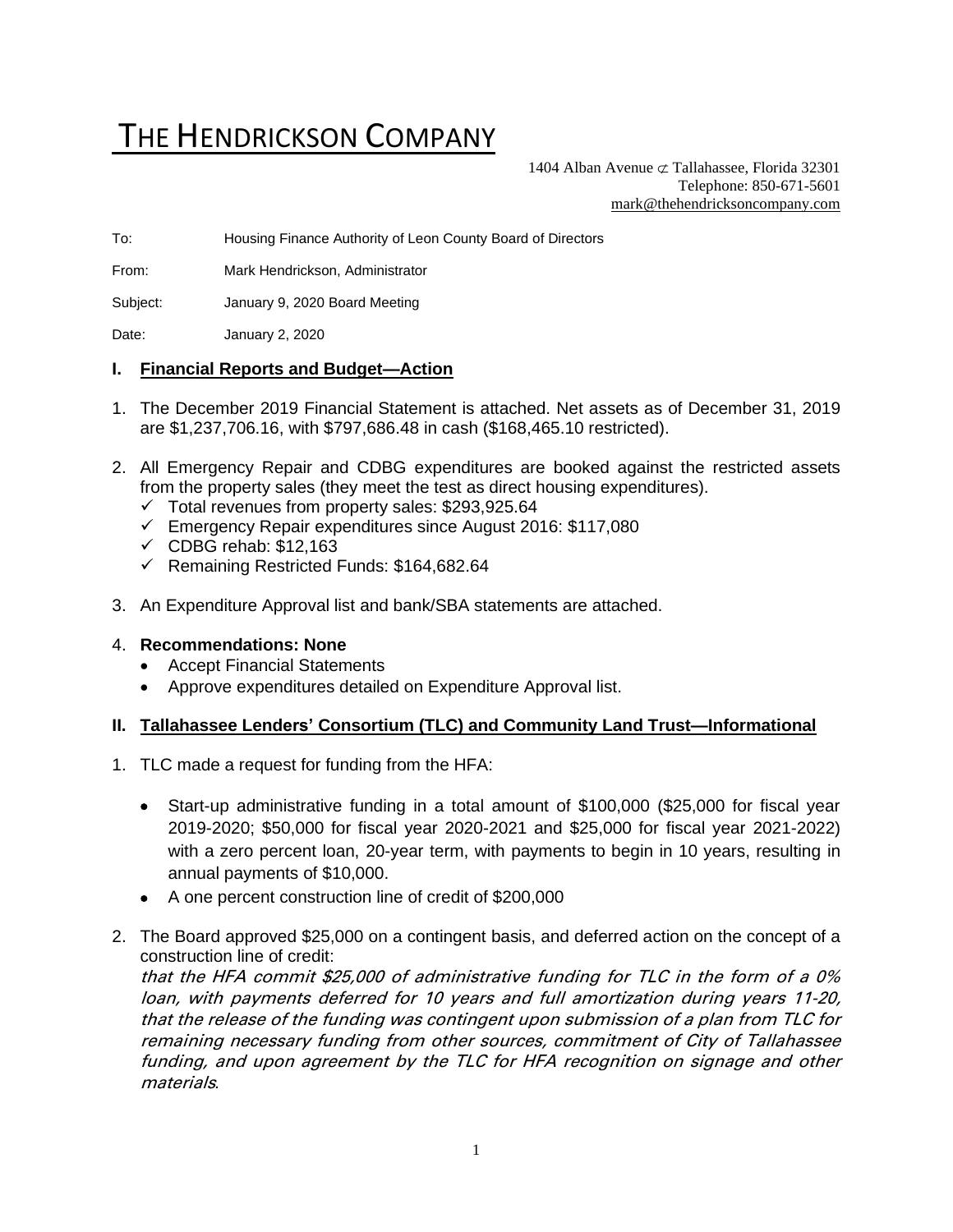3. After the City of Tallahassee approves funding (scheduled for later this month), the HFA will analyze the other outstanding contingencies before moving forward with any funding. The funding would also require a budget amendment and a formal agreement with TLC to be drafted by HFA counsel.

#### 4. **Recommendation**: None.

#### **III. Magnolia Family Bond Application—Informational**

- 1. The HFA published a NOFA for bond applications for developments that would also seek SAIL funding from FHFC. The NOFA is "open", meaning applications are on a "first-come first-evaluated" basis.
- 2. An application with correct fees was received for Magnolia Family, and the HFA induced the development at the December 2019 meeting. When the list of SAIL applicants is released by FHFC, an analysis of the probability of the deal moving forward will be made.

| Name                              | <b>Magnolia Family</b>                                                |
|-----------------------------------|-----------------------------------------------------------------------|
| Owner Entity*                     | Country Club Magnolia Family, LP                                      |
| Developer/Location                | New Affordable Housing Partners, LLC                                  |
|                                   | Atlanta, Georgia                                                      |
|                                   | Tallahassee Housing Economic Corporation                              |
|                                   | Tallahassee, Florida                                                  |
| Type                              | <b>New Construction</b>                                               |
| <b>Street Address</b>             | Canton Circle, 150' SW of the intersection of Canton Circle & Country |
|                                   | Club Drive                                                            |
| <b>County Commission District</b> | District 1, Bill Proctor                                              |
| Units                             | 130                                                                   |
| Bedrooms                          | 252                                                                   |
| # of Buildings                    | 5 residential building                                                |
| # of Stories                      | 3                                                                     |
| <b>Bond Request</b>               | \$15,000,000                                                          |
|                                   | \$115,385/unit                                                        |
| <b>TEFRA Approval</b>             | TBD                                                                   |
| <b>Total Cost</b>                 | \$24,623,515                                                          |
| Cost Per Unit                     | \$189,412                                                             |
| Land Cost                         | \$0-Ground Lease from Tallahassee Housing Authority                   |
|                                   | \$0//unit                                                             |
| Acquisition of Building Cost      | NА                                                                    |
| <b>Hard Construction Cost</b>     | \$16,314,670                                                          |
|                                   | \$125,497/unit                                                        |
| General Contractor                | TBD                                                                   |
| Credit Enhancement                | <b>TBD</b>                                                            |
| Set-Aside Period                  | 50 years                                                              |
| Set-Aside Levels                  | 10.0% (13 units) <33% AMI for 15 years, then 60% AMI                  |
|                                   | 90.0% (117 units) <60% AMI                                            |

#### 3. **Recommendation**: None.

## **IV. Multi-Family Bond Application: Magnolia Terrace—Action**

**NOTE: At the time of the Administrator Memo, there were issues still to be resolved before a credit underwriting report (CUR) can be finalized. This section is written with the assumption that the CUR will be completed prior to the meeting. If not completed,**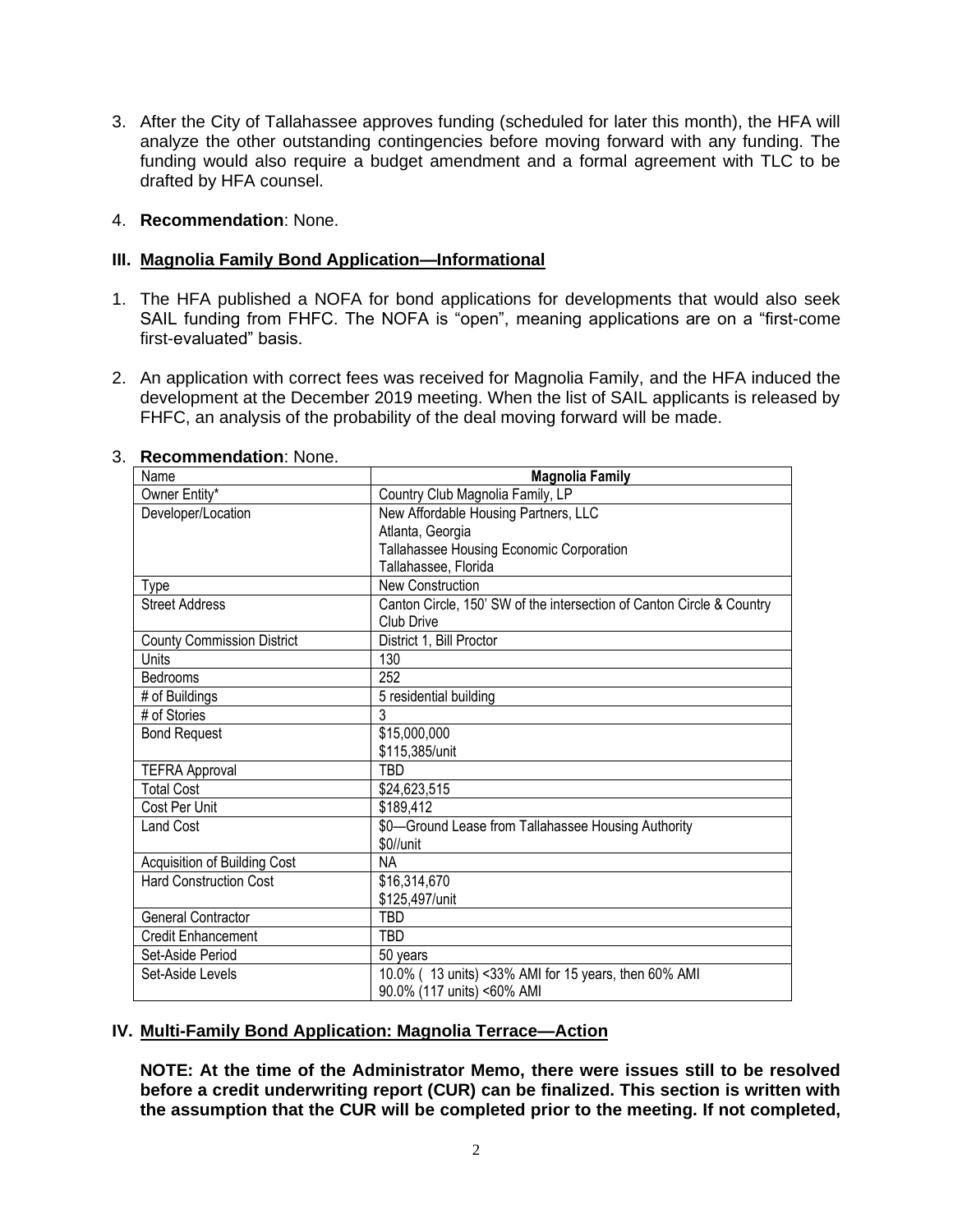#### **this item will be pulled from the agenda**

- 1. An application for bond financing for the acquisition and rehabilitation of Magnolia Terrace was received and approved to move through the HFA process. A final credit underwriting is now available.
- 2. **Magnolia Terrace** is scheduled to close in early 2020. The developer has requested issuance of bonds in an amount not to exceed \$13,000,000. The credit underwriting is complete, and the deal is ready for Board action. Bond counsel has prepared and distributed a resolution that gives final approvals necessary to sell and close bonds, including [summary only, please read resolution for full description]:
	- Approval of substantially final forms of bond and loan documents including the Preliminary Official Statement, Trust Indenture, Financing Agreement, Multifamily Loan and Security Agreement, Land Use Restriction Agreement, Subordination Agreement, Compliance Monitoring Agreement, Financial Monitoring Agreement, Construction Loan and Mortgage Servicing Agreement, Bond Purchase Agreement, Assignment of Management Agreement, Assignment of Collateral Agreements and Other Documents, Assignment of Security Instrument, Omnibus Assignment of Contracts, Plans, Permits, and Approvals, Agreement and Assignment Regarding General Contractor's Contract, Assignment of Housing Assistance Payments Contract, and Termination Agreement;
	- Approval of the final Credit Underwriting Report;
	- Authorization of the issuance of the Bonds (subject to the parameters in the Resolution) and sale to the Underwriter;
	- Official appointment of RBC Capital Markets LLC as Underwriter in connection with the sale of the Bonds;
	- Official appointment of Seltzer Management Group, Inc., as compliance monitor, financial monitor and construction/loan servicer;
	- Official appointment of The Bank of New York Mellon Trust Company as Trustee;
	- Authorization of appropriate Board members and members of the Issuer to execute documents and take all other actions necessary not inconsistent with the terms of the Resolution and subject to final approval by Bond Counsel and Issuer's Counsel; and
	- Approval of the sale and transfer of the development to the Borrower.
- 3. **Recommendation**: Adopt Resolution prepared by Bond Counsel giving final approvals for bond sale

| Name                              | <b>Magnolia Terrace</b>                                    |
|-----------------------------------|------------------------------------------------------------|
| Owner Entity*                     | LIH Magnolia Terrace, LP                                   |
| Developer/Location                | <b>Levy Affiliated Holdings</b>                            |
|                                   | Santa Monica, CA 90401                                     |
| <b>Type</b>                       | Acquisition and Rehabilitation                             |
|                                   | Garden                                                     |
| <b>Street Address</b>             | 509 East Magnolia Dr,                                      |
|                                   | Tallahassee, FL 32301                                      |
| <b>County Commission District</b> | District 1, Bill Proctor                                   |
| Units                             | 108                                                        |
| <b>Bedrooms</b>                   | 232                                                        |
| # of Buildings                    | 17, 15 residential, 1 community room, and 1 office/laundry |
| # of Stories                      | 2                                                          |
| <b>Bond Request</b>               | \$13,000,000                                               |
|                                   | \$120,370/unit                                             |
| <b>TEFRA Approval</b>             | $5 - 28 - 19$                                              |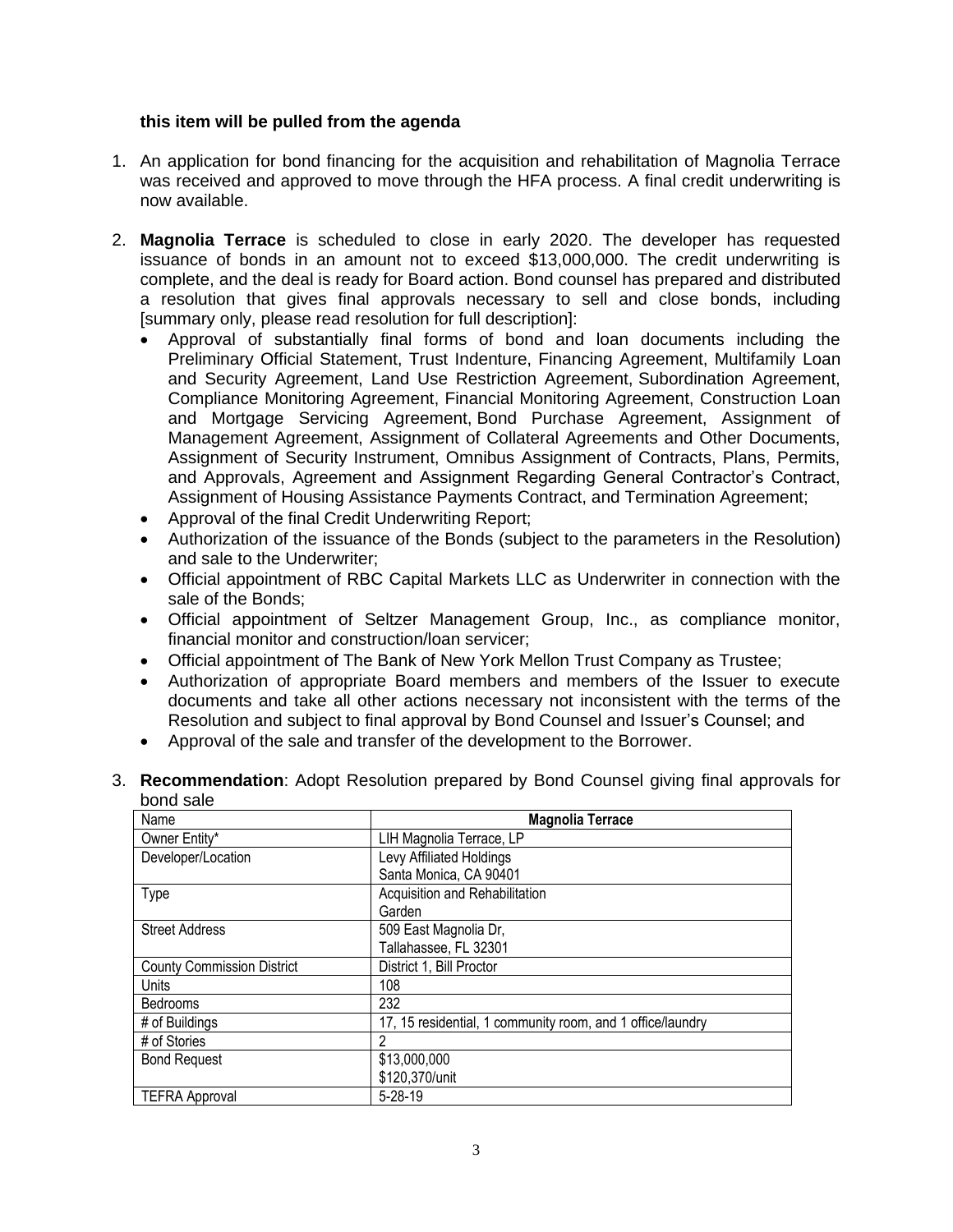| <b>Total Cost</b>             | \$20,178,702                                            |
|-------------------------------|---------------------------------------------------------|
| Cost Per Unit                 | \$186,840                                               |
| <b>Land Cost</b>              | \$720,000                                               |
|                               | \$6,666//unit                                           |
| Acquisition of Building Cost  | \$8,280,000                                             |
|                               | \$76,667/unit                                           |
| <b>Hard Construction Cost</b> | \$5,352,925                                             |
|                               | \$49,564/unit                                           |
| <b>General Contractor</b>     | Wilshire Pacific Builders, LLC                          |
| <b>Credit Enhancement</b>     | TBD                                                     |
| Set-Aside Period              | 30 years: HFA requires 50 years                         |
| Set-Aside Levels              | 40% of the 108 units <60% AMI-Tax Credits 100% <60% AMI |
|                               |                                                         |

#### **V. Emergency Repair Program—Informational**

- 1. The HFA authorized an emergency repair program, for minor repairs that need immediate attention—and are not covered by the County's SHIP Program. A total of \$50,000 has been committed for FY 19-20. Individual repairs are limited to \$1,650 per home (\$7,500 for senior or persons with special needs that reside in mobile homes).
- 2. Of the FY 19-20 allocation, \$8,665 has been reserved.

#### 3. **Recommendation**: None.

#### **VI. Real Estate—Informational**

- 1. The Real Estate Division is responsible for selling surplus properties designated for affordable housing, with proceeds of the sale coming to the HFA.
- 2. Sales of seven properties by the Real Estate Division generated total revenues to the HFA of \$107,102. As of December 31, 2019, sales of 28 properties by Ketcham Realty have generated \$186,823.64 to the HFA. The new total is now \$293,925.64.

| <b>PROPERTIES SOLD BY COUNTY</b> |                                           |                |                  |                |  |  |  |
|----------------------------------|-------------------------------------------|----------------|------------------|----------------|--|--|--|
| Property                         | <b>Sales Price</b><br><b>County Costs</b> |                | <b>HFA</b>       | <b>Deposit</b> |  |  |  |
| Calloway Street                  | \$<br>5,900.00                            | \$<br>700.00   | \$<br>5,200.00   | 3/29/2017      |  |  |  |
| 278 Oakview Drivie               | 27,300.00<br>\$                           | \$<br>775.00   | \$<br>26,525.00  | 1/5/2017       |  |  |  |
| 114 Osceola Street               | 34,100.00                                 | \$<br>1,523.00 | \$<br>32,577.00  | 8/29/2016      |  |  |  |
| 723 Frankie Lane Drive           | \$<br>12,000.00                           | \$<br>700.00   | \$<br>11,300.00  | 12/1/2016      |  |  |  |
| 2109 Holton Street               | \$<br>6,500.00                            | \$<br>1,700.00 | \$<br>4,800.00   | 2/15/2017      |  |  |  |
| 6009 Sam's Lane                  | \$<br>3,000.00                            | \$<br>600.00   | \$<br>2,400.00   | 5/15/2018      |  |  |  |
| 7234 Dykes Road                  | 25,000.00<br>\$                           | \$<br>700.00   | \$<br>24,300.00  | 1/11/2019      |  |  |  |
| <b>TOTAL</b>                     | 113,800.00<br>S                           | \$<br>6,698.00 | \$<br>107,102.00 |                |  |  |  |

| <b>PROPERTIES SOLD BY BROKER</b> |  |                    |  |                    |  |            |                |
|----------------------------------|--|--------------------|--|--------------------|--|------------|----------------|
| Property                         |  | <b>Sales Price</b> |  | <b>Ketcham Fee</b> |  | <b>HFA</b> | <b>Deposit</b> |
| 1506 Crown Ridge Road            |  | 8,100.00           |  | 1,500.00           |  | 6,600.00   | 5/10/2019      |
| 2997 Lilly Road                  |  | 8,100.00           |  | 1,500.00           |  | 6,600.00   | 5/10/2019      |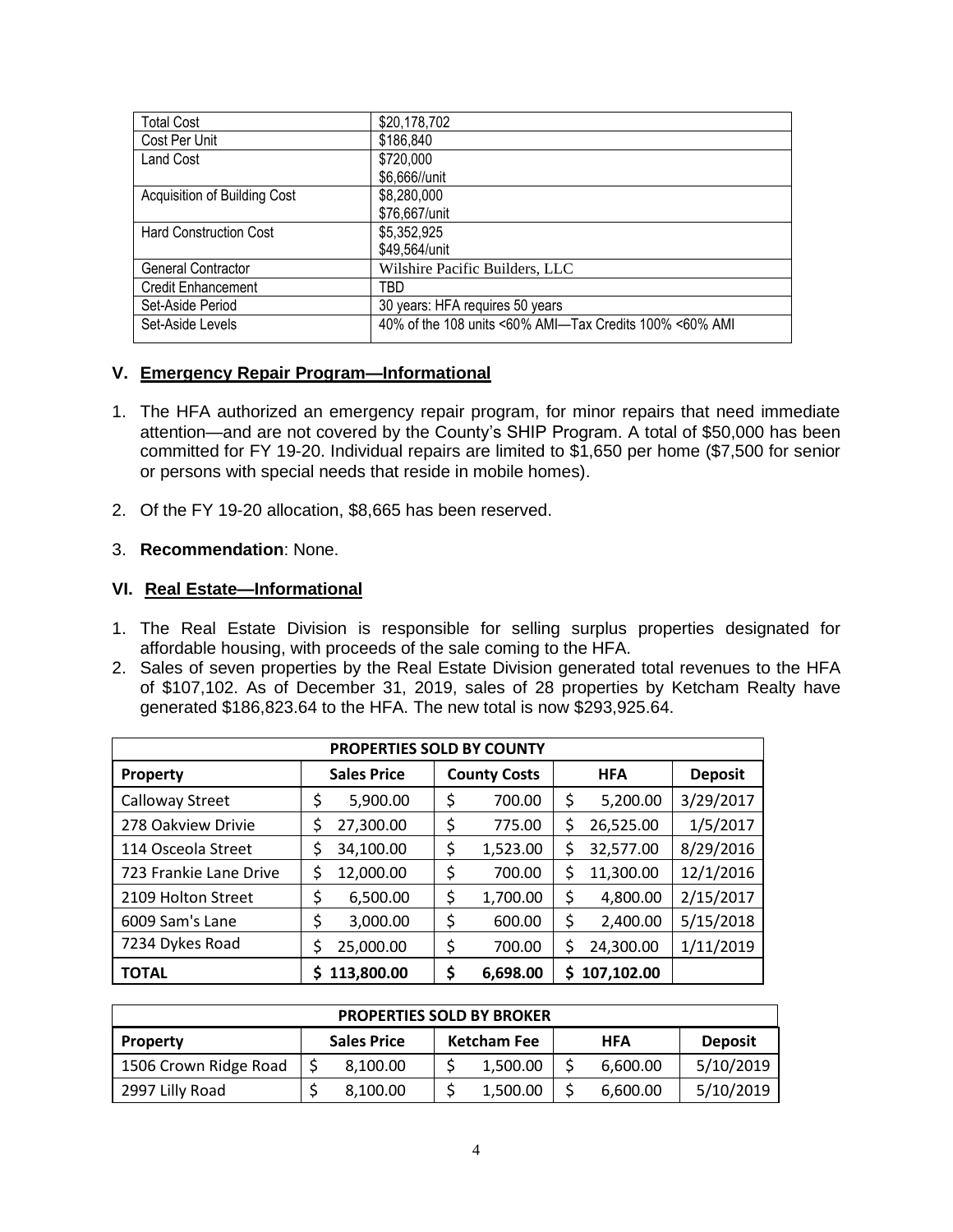| 4060 Morgan Road         | \$<br>7,000.00  | \$<br>1,500.00  | \$<br>5,500.00   | 5/10/2019  |
|--------------------------|-----------------|-----------------|------------------|------------|
| 4037 Bishop Road         | \$<br>8,000.00  | \$<br>1,500.00  | \$<br>6,500.00   | 5/10/2019  |
| 4033 Bishop Road         | \$<br>8,000.00  | \$<br>1,500.00  | \$<br>6,500.00   | 5/10/2019  |
| 4043 Buster Road         | \$<br>8,000.00  | \$<br>1,500.00  | \$<br>6,500.00   | 5/10/2019  |
| 2575 Tiny Leaf Road      | \$<br>4,000.00  | \$<br>1,000.00  | \$<br>3,000.00   | 5/17/2019  |
| 1209 Southern Street     | \$<br>3,000.00  | \$              | \$<br>3,000.00   | 5/17/2019  |
| 4065 Morgan Road         | \$<br>7,000.00  | \$<br>122.50    | \$<br>6,877.50   | 6/5/2019   |
| Monday Road              | \$<br>15,000.00 | \$<br>178.50    | \$<br>14,821.50  | 6/5/2019   |
| 12513 Forest Acres Trail | \$<br>9,500.00  | \$              | \$<br>9,500.00   | 6/5/2019   |
| 2993 Lilly Road          | \$<br>8,100.00  | \$<br>1,500.00  | \$<br>6,600.00   | 6/13/2019  |
| 714 Stafford Street      | \$<br>15,000.00 | \$<br>55.00     | \$<br>14,945.00  | 6/28/2019  |
| 2123 Flipper Street      | \$<br>4,000.00  | \$<br>1,500.00  | \$<br>2,500.00   | 7/26/2019  |
| Lilly Road               | \$<br>7,000.00  | \$<br>122.50    | \$<br>6,877.50   | 7/26/2019  |
| <b>Craft Street</b>      | \$<br>6,000.00  | \$<br>115.50    | \$<br>5,884.50   | 7/26/2019  |
| 3529 Sunburst Loop       | \$<br>4,000.00  | \$<br>102.00    | \$<br>3,898.00   | 7/26/2019  |
| Moore Woods Rd           | \$<br>7,000.00  | \$<br>122.00    | \$<br>6,878.00   | 7/26/2019  |
| 7322 Poplar Drive        | \$<br>9,000.00  | \$<br>1,816.56  | \$<br>7,183.44   | 8/13/2019  |
| 1017 Dover Street        | \$<br>6,750.00  | \$<br>905.00    | \$<br>5,845.00   | 8/28/2019  |
| Abraham Street           | \$<br>6,750.00  | \$<br>905.00    | \$<br>5,845.00   | 8/28/2019  |
| 1118 Clay Street         | \$<br>6,750.00  | \$<br>905.00    | \$<br>5,845.00   | 8/28/2019  |
| <b>Calloway Street</b>   | \$<br>6,750.00  | \$<br>905.00    | \$<br>5,845.00   | 8/28/2019  |
| Delaware Street          | \$<br>6,000.00  | \$<br>1,500.00  | \$<br>4,500.00   | 8/28/2019  |
| 2277 Saxon Street        | \$<br>2,500.00  | \$<br>1,000.00  | \$<br>1,500.00   | 10/10/2019 |
| 10715 Tebo Trail         | \$<br>20,000.00 | \$<br>1,154.30  | \$<br>18,845.70  | 11/21/2019 |
| 4046 Morgan Road         | \$<br>7,000.00  | \$<br>567.50    | \$<br>6,432.50   | 11/25/2019 |
| 5017 Dust Bowl Lane      |                 |                 | \$<br>2,000.00   |            |
| <b>TOTAL</b>             | \$208,300.00    | \$<br>23,476.36 | \$<br>186,823.64 |            |

#### 3. **Recommendation**: None.

## **VII. Legal Update—Action**

- 1. HFA Counsel will report on their activities. They have proposed a contract amendment that clarifies that they are the HFA counsel in bond transactions (and issue the required opinion), and would permit them to act as disclosure counsel on publicly offered deals.
- 2. Both items essentially clarify the role of counsel, and would not result in any costs to the HFA.
- 3. **Recommendation**: Approve proposed contract amendment.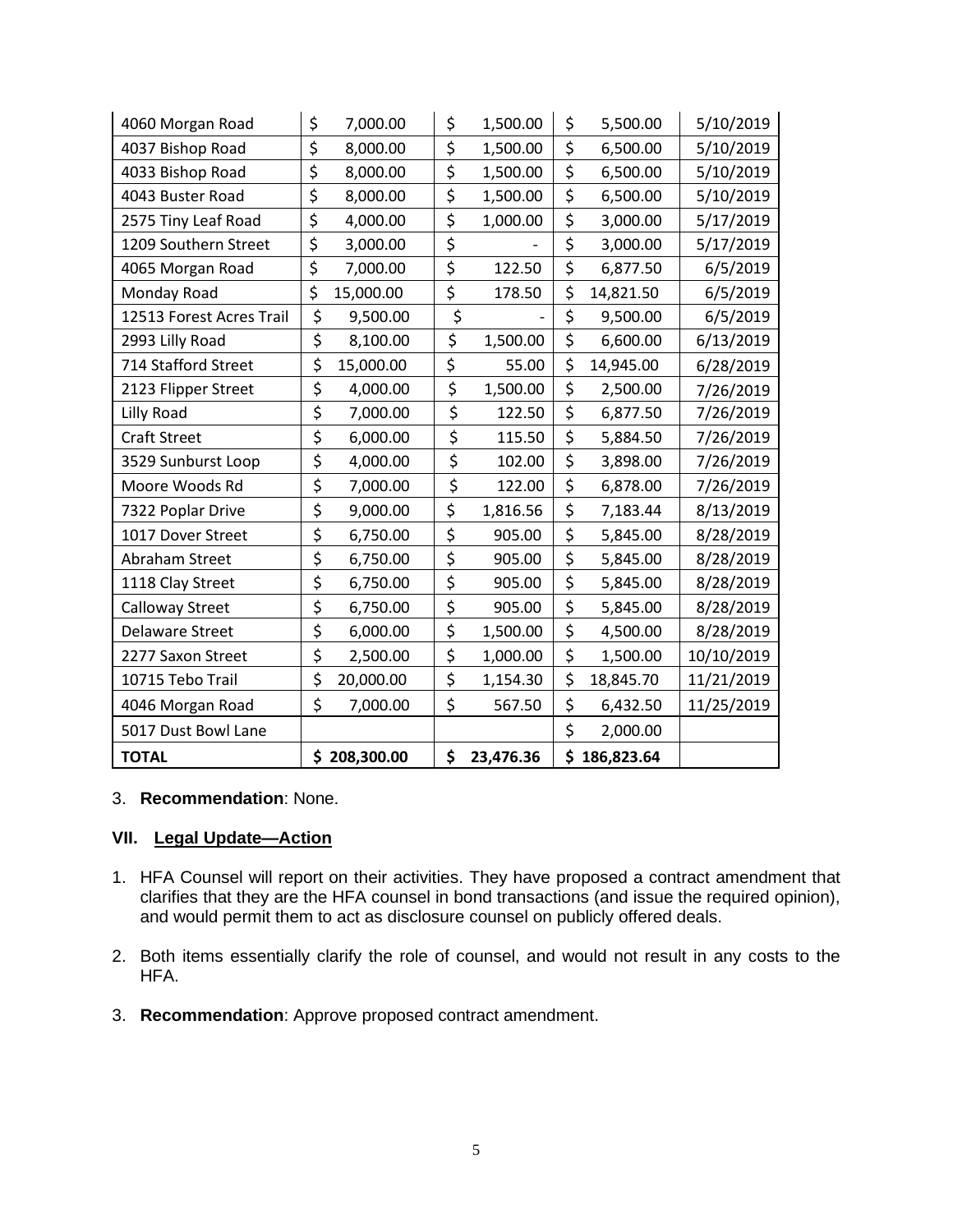## **VIII. To-Do List—Informational**

| <b>To-Doltem</b>                                                                                                    | <b>HFA</b> | <b>Admin</b> | <b>CAO</b> | <b>SL</b> | <b>NBN</b> | <b>Status</b>                                                       | <b>Completed</b> |
|---------------------------------------------------------------------------------------------------------------------|------------|--------------|------------|-----------|------------|---------------------------------------------------------------------|------------------|
| August 2019                                                                                                         |            |              |            |           |            |                                                                     |                  |
| The Board directed the Administrator to<br>research who is buying the properties that<br>have been sold.            |            | X            |            |           |            | Ms. Leigh<br>working on item<br>for presentation<br>at this meeting |                  |
| November 2019                                                                                                       |            |              |            |           |            |                                                                     |                  |
| Board invited Tallahassee Lenders' Consortium<br>to December meeting to make presentation on<br>CLT funding request |            | X            |            |           |            | December<br>agenda                                                  | X                |
| Board requested more graphics and information<br>on economic impact of Magnolia Terrace in<br><b>Annual Report</b>  |            | x            |            |           |            | In annual report                                                    | х                |

## **IX. State Legislative Update—Informational**

- 1. The 2020 legislative session begins in January.
- 2. Based upon the August 2019 Revenue Estimate, \$350.77 million will be available from the Housing Trust Funds for FY 20-21 appropriations. SHIP is \$245.8 million and FHFC Programs (SAIL) \$104.97 million.
- 3. Governor DeSantis recommended full funding in his proposed budget released November 18, stating, *"Despite our strong economy and low unemployment, finding affordable housing can be challenging. My budget provides \$387 million to fully fund Workplace and Affordable Housing Programs, with \$267.2 million for the SHIP and \$119.8 for the SAIL program."*
- 4. The difference between the two "full funding" numbers is that the Governor included anticipated trust fund balances from unanticipated revenues this fiscal year added to projected revenues for FY 20-21, while the Sadowski Coalition only uses the projected revenues.
- 5. The full-funding SHIP distribution by County/City has been generated and is attached. With full funding, \$3,493,730 would come to Tallahassee-Leon County, with the County receiving \$1,194,506 and the City of Tallahassee \$2,299,224.
- 6. The legislator one-pagers are available under the Advocacy tab at [www.sadowskicoalition.com](http://www.sadowskicoalition.com/)
- 7. Senator Mayfield (R- Melbourne) introduced SB 306, which would prohibit transferring monies in the Housing Trust Funds to General Revenue or the Budget Stabilization Fund. A companion bill (HB 381) was filed by Representatives Silver (D-Palm Beach) and Killebrew (R-Polk County). This is significant because we have a Republican prime sponsor in the House for the first time.
- 8. **Recommendations**: None.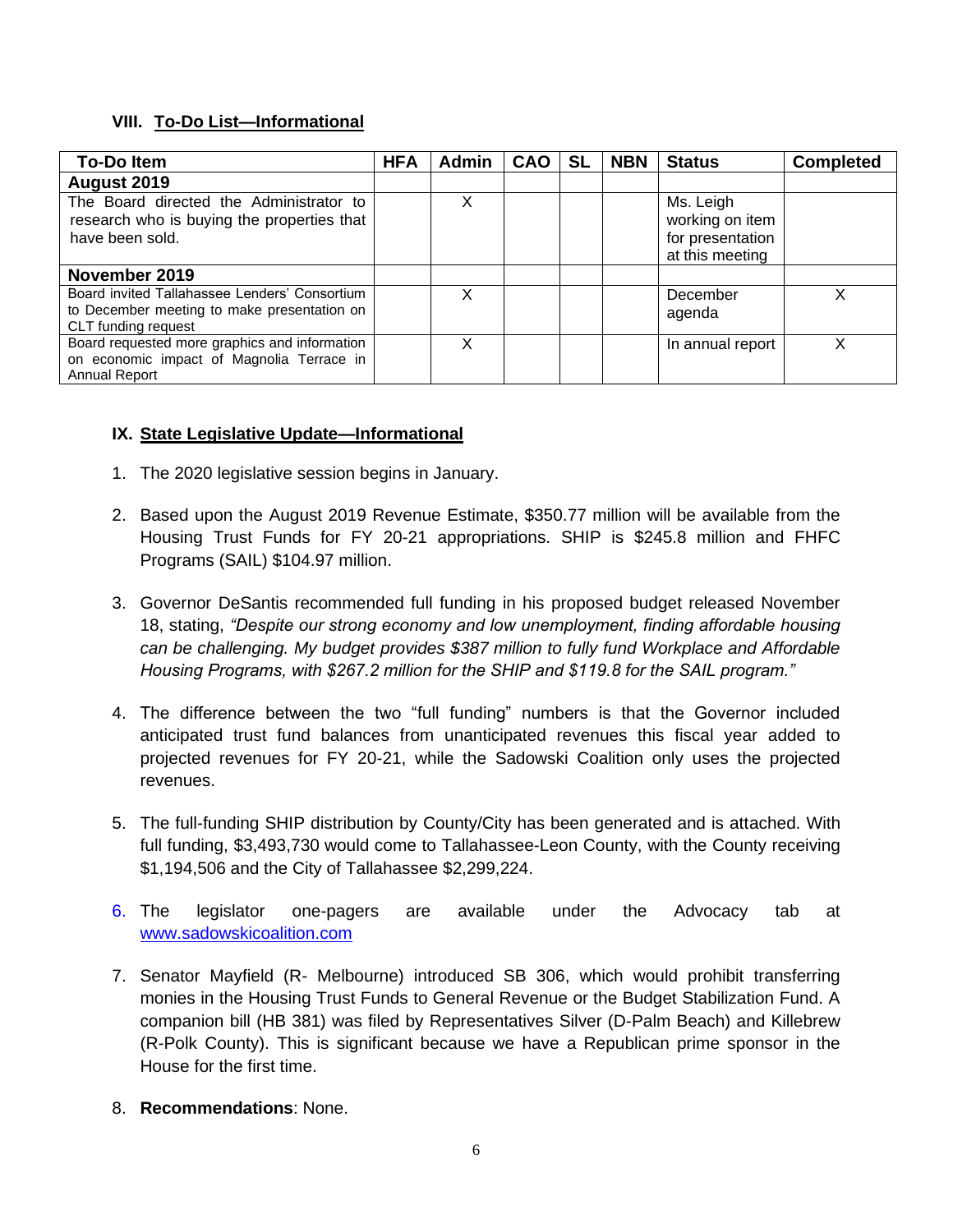## Appropriation of Housing Trust Fund Monies: \$350.77 Million

|                                                                                                                                              | <b>GOVERNOR</b> | <b>SENATE</b> | <b>HOUSE</b> | <b>FINAL BUDGET</b><br>FY 20-21 | <b>FINAL BUDGET</b><br>FY 19-20 |
|----------------------------------------------------------------------------------------------------------------------------------------------|-----------------|---------------|--------------|---------------------------------|---------------------------------|
| <b>FHFC: SAIL</b><br><b>Line 2281</b>                                                                                                        | \$119,800,000   |               |              |                                 | \$39,040,000                    |
| <b>SHIP</b><br><b>Line 2282</b>                                                                                                              | \$267,200,000   |               |              |                                 | \$46,560,000                    |
| <b>Hurricane Housing</b><br><b>Recovery Program</b><br>(SHIP-like program for<br><b>Hurricane Michael</b><br>disaster counties only)<br>Line | \$0             |               |              |                                 | \$65,000,000                    |
| <b>Rental Recovery Loan</b><br><b>Program (SAIL-like</b><br>program (for Hurricane<br><b>Michael disaster</b><br>counties only)<br>Line      | \$0             |               |              |                                 | \$50,000,000                    |
| <b>TOTAL HOUSING</b>                                                                                                                         | \$387,000,000   |               |              |                                 | \$200,600,000                   |
| <b>SHTF SWEEP</b>                                                                                                                            | \$0             |               |              |                                 | \$10,000,000                    |
| <b>LGHTF SWEEP</b>                                                                                                                           | \$0             |               |              |                                 | \$115,000,000                   |
| <b>TOTAL SWEEP</b>                                                                                                                           | \$0             |               |              |                                 | \$125,000,000                   |
| <b>Unallocated SHTF</b>                                                                                                                      | \$0             |               |              |                                 | \$300,000                       |
| <b>Unallocated LGHTF</b>                                                                                                                     | \$0             |               |              |                                 | \$7,060,000                     |

Revenue Estimate from November 2019 REC Conference

#### **Proviso/Back of the Bill for FHFC:**

• 20% of each SAIL development for person with special needs or the elderly

• \$20 million of SAIL for workforce housing in the Keys

• SHIP funds shall prioritize funding to assist with hurricane housing recovery before routine and customary use of funds

• \$500,000 from SHIP for Catalyst Training

| <b>Additional Homeless Funding</b> |             |           |                              |            |  |  |  |  |
|------------------------------------|-------------|-----------|------------------------------|------------|--|--|--|--|
| Item                               | Amount      | Line Item | Source                       | Agency     |  |  |  |  |
| <b>Challenge Grants</b>            | \$3,181,500 | 350       | GR                           | <b>DCF</b> |  |  |  |  |
| <b>Federal Emergency Shelter</b>   | \$6,950,886 | 351       | Federal Grants TF &          | <b>DCF</b> |  |  |  |  |
| <b>Grant Program</b>               |             |           | <b>Welfare Transition TF</b> |            |  |  |  |  |
| <b>Homeless Housing</b>            | \$3,000,000 | 352       | GR                           | <b>DCF</b> |  |  |  |  |
| <b>Assistance Grants (staffing</b> |             |           |                              |            |  |  |  |  |
| for 27 homeless lead               |             |           |                              |            |  |  |  |  |
| agencies)                          |             |           |                              |            |  |  |  |  |